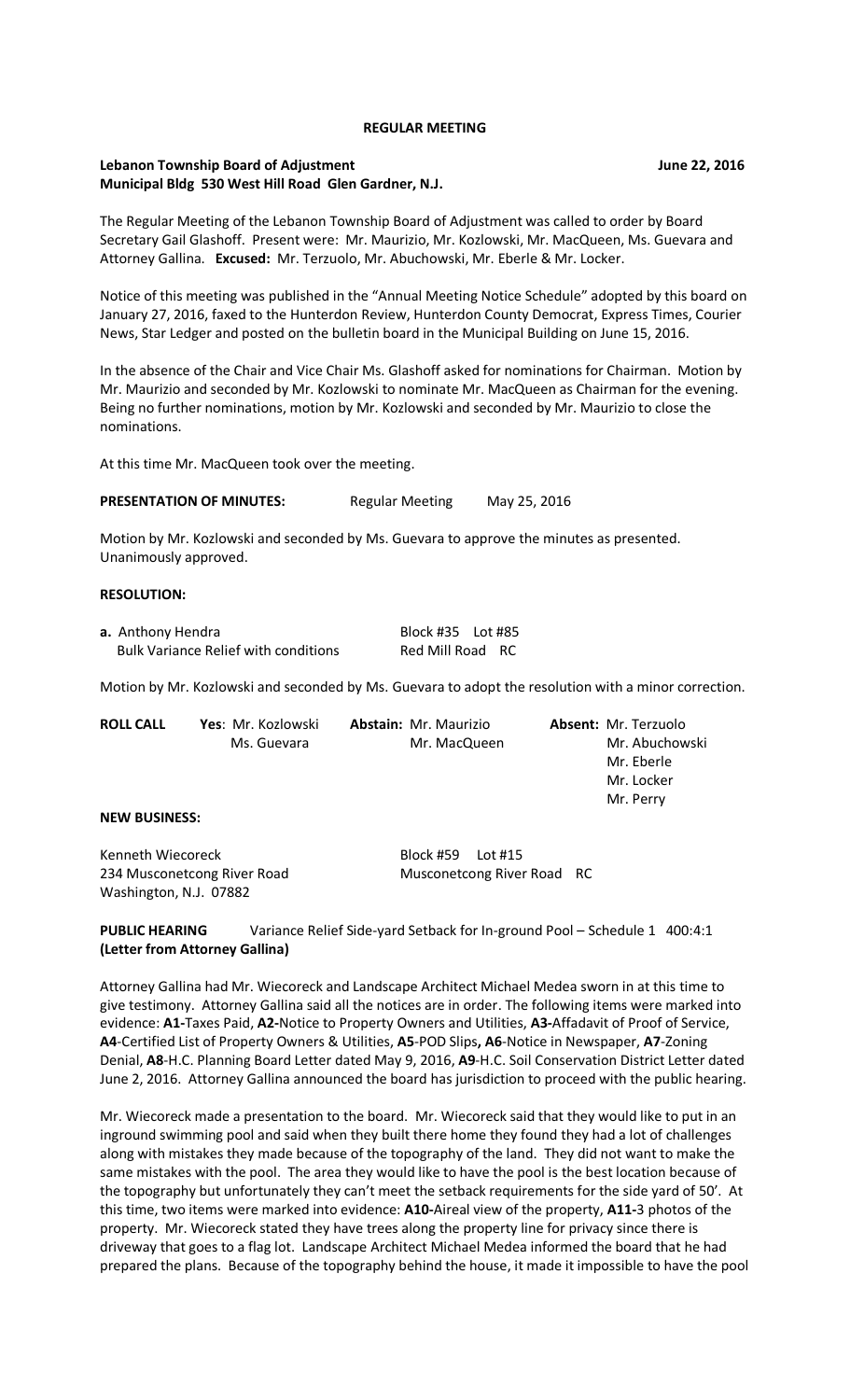located there. Attorney Gallina noted there is an attached deck to the existing home. Will the pool and patio

# **Lebanon Township Board of Adjustment June 22, 2016 Page 2**

be accessed from the deck? Mr. Media said yes. Attorney Gallina asked what kind of trees line the side yard. Mr. Medea said Spruce and Evergreen trees. These will serve as a buffer since there is a driveway that goes to a flag lot on the other side of the tree line. Attorney Gallina asked where the closest home is located. The home on the flag lot is a distance and the home on the other side of the Wiecoreck home is a distance.

Chairman MacQueen asked if the board has any questions of the witness. Mr. Maurizio asked Mr. Medea if he knew the elevation of the home on the flag lot. Mr. Medea said no. Ms. Guevara asked if any of the neighbors had a problem with the pool. Mr. Wiecoreck said no. Attorney Gallina said since the neighbors had been notified of the hearing, this would have been their opportunity to come to the hearing this evening. Ms. Guevara asked if the pool across the road has been a problem with noise etc. Mr. Wiecoreck said no. Landscape Architect Medea described for the board the general plan layout which is a colorized version. Attorney Gallina had the plan marked into evidence: **A12**-Colorized version of the pool location, landscape concept plan backyard date March 23, 2016 prepared by Medea Landscape Studio. Mr. Medea said the plan shows the elevation behind the house, location of the pool and the patio. There is privacy plantings already existing and more will be planted along the property line. At the conclusion of Mr. Medea's testimony, Chairman MacQueen asked if the board had any questions of the witness. Mr. Kozlowski referred to an item on the colorized version that wasn't on the plans that the board has. Mr. Medea said those graphics are lawn chairs. Mr. Maurizio asked if the pool would be masonry concrete. The response was yes. Chairman MacQueen asked Mr. Medea to explain how much it will encroach into the side yard setback. Mr. Medea said the ordinance requires a 50' setback for swimming pools in the side yard. Because of the topography and restraints the side yard setback for the pool will be 23'. Chairman MacQueen asked if the 23' would be enough. Mr. Medea said yes. If they had a problem they could bring the pool closer if necessary towards the house or to the front. Mr. Medea said he did not feel that would be the case.

At this time Chairman MacQueen opened the public hearing for questions. There were none. The Chairman then opened the public hearing for comments. There were none. Chairman MacQueen asked for a motion to close the public hearing. Motion by Mr. Kozlowski and seconded by Mr. Maurizio to close the public portion of the hearing. Unanimously approved. The board deliberated at this time. Chairman MacQueen reviewed for the board Attorney Gallina's letter regarding the application. At the conclusion of the deliberations, motion by Mr. Maurizio and seconded by Mr. Kozlowski to grant variance relief for the pool of 23' since it does not comply with the 50'side yard setback with the following conditions:

a. Applicant to obtain approval from any outside agency having jurisdiction.

b. All fees and escrows to be current.

c. Applicant to obtain all permits within 18 months from date of Resolution.

| <b>ROLL CALL</b> | Yes: Mr. Maurizio | Mr. MacQueen | <b>Absent: Mr. Terzuolo</b> |
|------------------|-------------------|--------------|-----------------------------|
|                  | Mr. Kozlowski     | Ms. Guevara  | Mr. Abuchowski              |
|                  |                   |              | Mr. Eberle                  |
|                  |                   |              | Mr. Perry                   |
|                  |                   |              | Mr. Locker                  |
|                  |                   |              |                             |

#### **Attorney Gallina will prepare the Resolution to be on the next Agenda on July 27, 2016.**

### **PRESENTATION OF BILLS:**

|                       | Total: \$781.25                                        |
|-----------------------|--------------------------------------------------------|
| b. Court Stenographer | \$250.00 - Attend Mtg $6/22/2016$                      |
|                       | $$281.25$ – Prepare Resolution – Escrow Acct. (Hendra) |
| a. John Gallina, Esq. | $$250.00 -$ Attend Mtg $5/25/2016$                     |